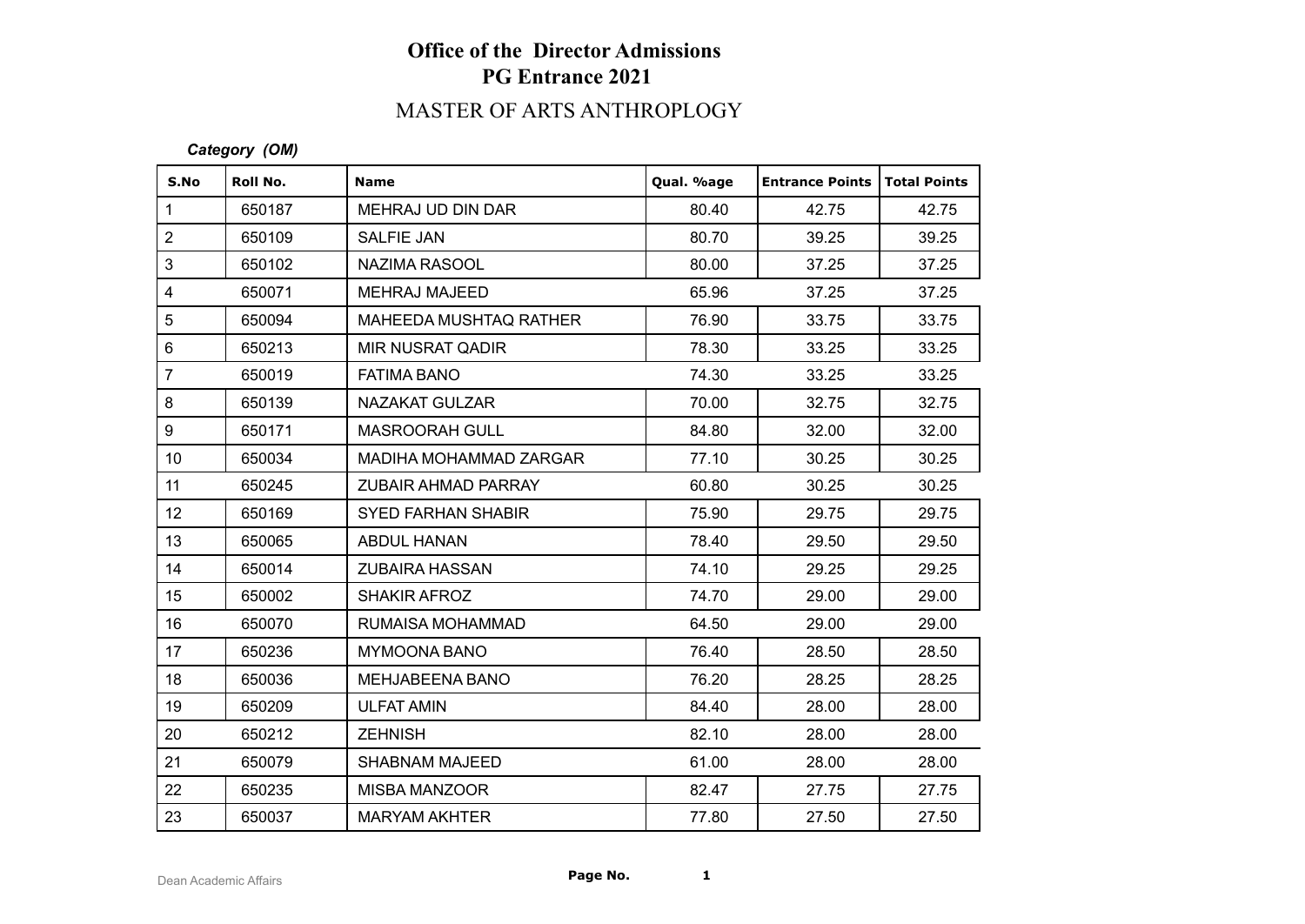# **Office of the Director Admissions PG Entrance 2021**

## MASTER OF ARTS ANTHROPLOGY

#### *Category (RBA)*

| S.No | Roll No. | <b>Name</b>           | Qual. %age | <b>Entrance Points   Total Points</b> |       |
|------|----------|-----------------------|------------|---------------------------------------|-------|
| 24   | 650072   | MOHAMMAD MAQBOOL MIR  | 70.50      | 25.50                                 | 25.50 |
| 25   | 650005   | TAHAMINA RASHID       | 64.40      | 25.00                                 | 25.00 |
| 26   | 650077   | <b>MALIK BILKEESA</b> | 52.50      | 24.75                                 | 24.75 |

#### *Category (WUP)*

| S.No                 | <b>Roll No.</b> | <b>Name</b>     | Qual. %age | <b>Lentrance Points   Total Points  </b> |       |
|----------------------|-----------------|-----------------|------------|------------------------------------------|-------|
| $\sim$<br>$\epsilon$ | 650050          | YASMEENA MAJEED | 69.20      | 24.50                                    | 24.50 |

#### *Category (CDP)*

| S.No | <b>Roll No.</b> | <b>Name</b>           | Qual. %age | <b>Entrance Points   Total Points</b> |       |
|------|-----------------|-----------------------|------------|---------------------------------------|-------|
| 28   | 650211          | <b>IBRAHEEM FAYAZ</b> | 69.80      | 18.25                                 | 18.25 |

*Category (SPORTS)*

| S.No | <b>Roll No.</b> | <b>Name</b>      | Qual. %age | <b>Entrance Points   Total Points</b> |       |
|------|-----------------|------------------|------------|---------------------------------------|-------|
| 29   | 650110          | SHAHID AHMAD DAR | 64.10      | 22.50                                 | 22.50 |

*Category (NCC)*

| S.No | Roll No. | <b>Name</b>         | Qual. %age | <b>Entrance Points   Total Points</b> |       |
|------|----------|---------------------|------------|---------------------------------------|-------|
| 30   | 650039   | <b>AQILUL ISLAM</b> | 72.50      | 23.25                                 | 23.25 |

*Category (OSJ)*

| S.No              | Roll No. | <b>Name</b>          | . %age<br>' Oual. | Entrance Points   Total Points |       |
|-------------------|----------|----------------------|-------------------|--------------------------------|-------|
| $^{\circ}$<br>ا پ | 650241   | <b>HARSHEEN KOUR</b> | 49.53             | 20.25                          | 20.25 |